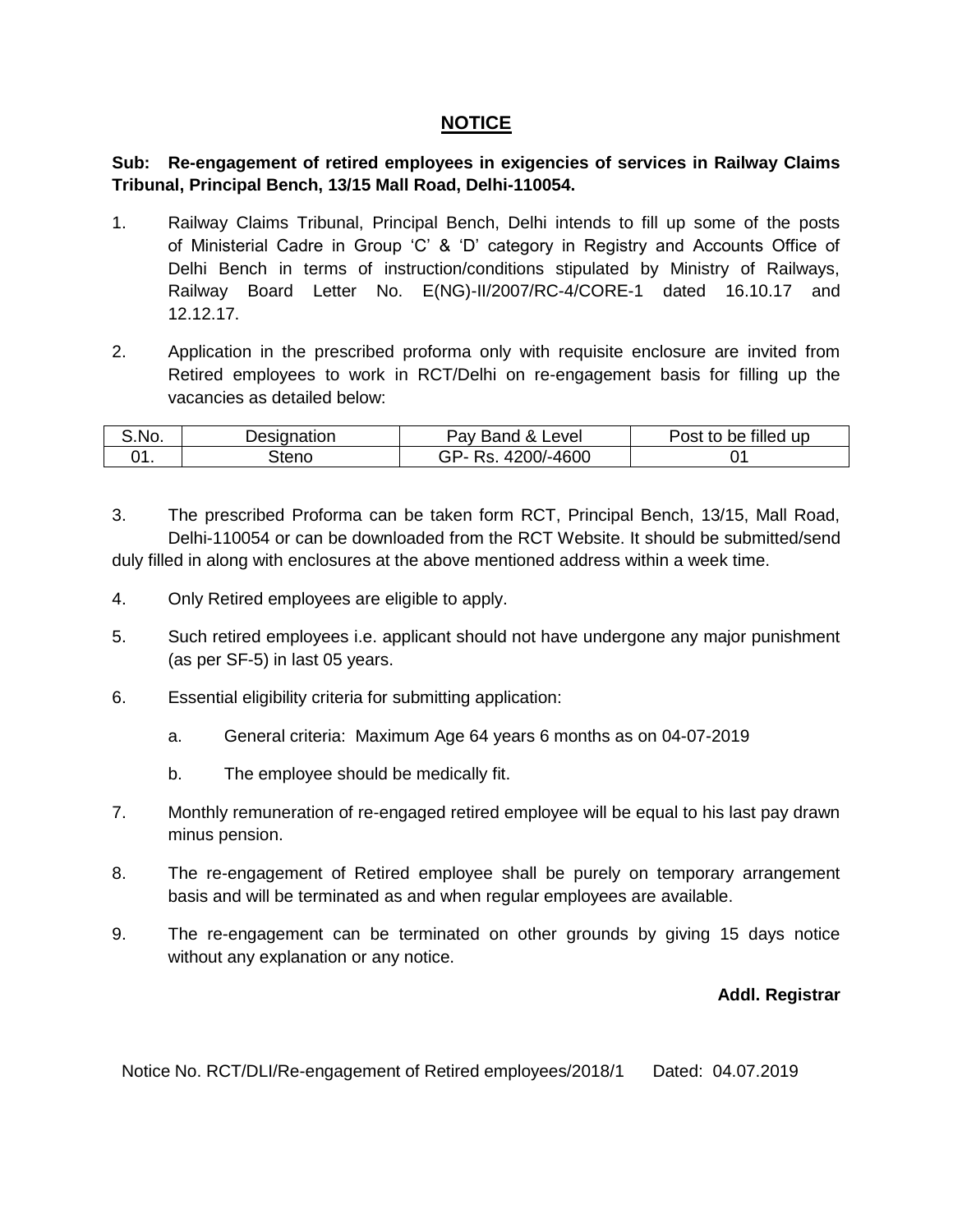#### **Proforma for Re-engagement of Retired employee at RCT/Delhi**

| Affix Passport |
|----------------|
| Size           |
| Photograph     |

| $\mathbf{1}$            | Name of the applicant in capital letters                       |
|-------------------------|----------------------------------------------------------------|
| $\boldsymbol{2}$        | <b>Father's Name/Husband Name</b>                              |
| 3                       | Date of Birth (DD-MM-YY)                                       |
| 4                       | Date of Appointment in Railway (DD-MM-YY)                      |
| $\overline{\mathbf{5}}$ | Pay Band + Grade Pay (in Permanent Post)                       |
| 6                       | Pay Band + Grade Pay (at the time of retirement)               |
| 7                       | Last Pay drawn                                                 |
| 8                       | Date of superannuation (DD-MM-YY)                              |
| 9                       | Retirement due to superannuation VR/Compulsory/SRRS            |
| 10                      | Unit/office/Division/Railway from where retired (enclose copy) |
| 11                      | <b>PPO No.:</b>                                                |
| 12 <sub>2</sub>         | Date of attaining the age of 64 years and 6 Months             |
| 13                      | <b>Educational Qualifications</b>                              |
| 14                      | Award, if any                                                  |
| 15                      | Bank's Name and Address at which monthly remuneration will be  |
|                         | transferred                                                    |
| 16                      | <b>Community (General/SC/ST/OBC)</b>                           |
| 17                      | Aadhar No.                                                     |
| 18                      | <b>RELHS/Medical Card</b>                                      |
| 19                      | <b>Residential address with PIN</b>                            |
| 20                      | Mobile No.                                                     |
| 21                      | <b>Alternative Mobile No.</b>                                  |
| 22                      | <b>E-Mail ID</b>                                               |
|                         | .                                                              |

Declaration:

- 1. I, the undersigned do hereby solemnly affirm and declare that the particulars furnished above are true and correct. I shall be held responsible for submission of any wrong and /or incorrect information and that my engagement may be terminated for this wrongful act.
- 2. I am willing for re-engagement subject to the terms and conditions enumerated in Railway Board and Northern Railway relevant rules.
- 3. I am aware that my services are liable to be discharged at anytime due to unsatisfactory performance or due to receipt of fresh panel from RRB/RRC, without any notice.
- 4. I am herewith enclosing self attested photocopy of my service certificate & PPO.
- 5. I agree with all the terms and conditions of re-engagement.
- 6. The re-engagement can be terminated by giving 15 days notice without any explanation or any reason.

Date:..............................

Place:........................... ...........................................

Signature of the Retd. Rly. Employee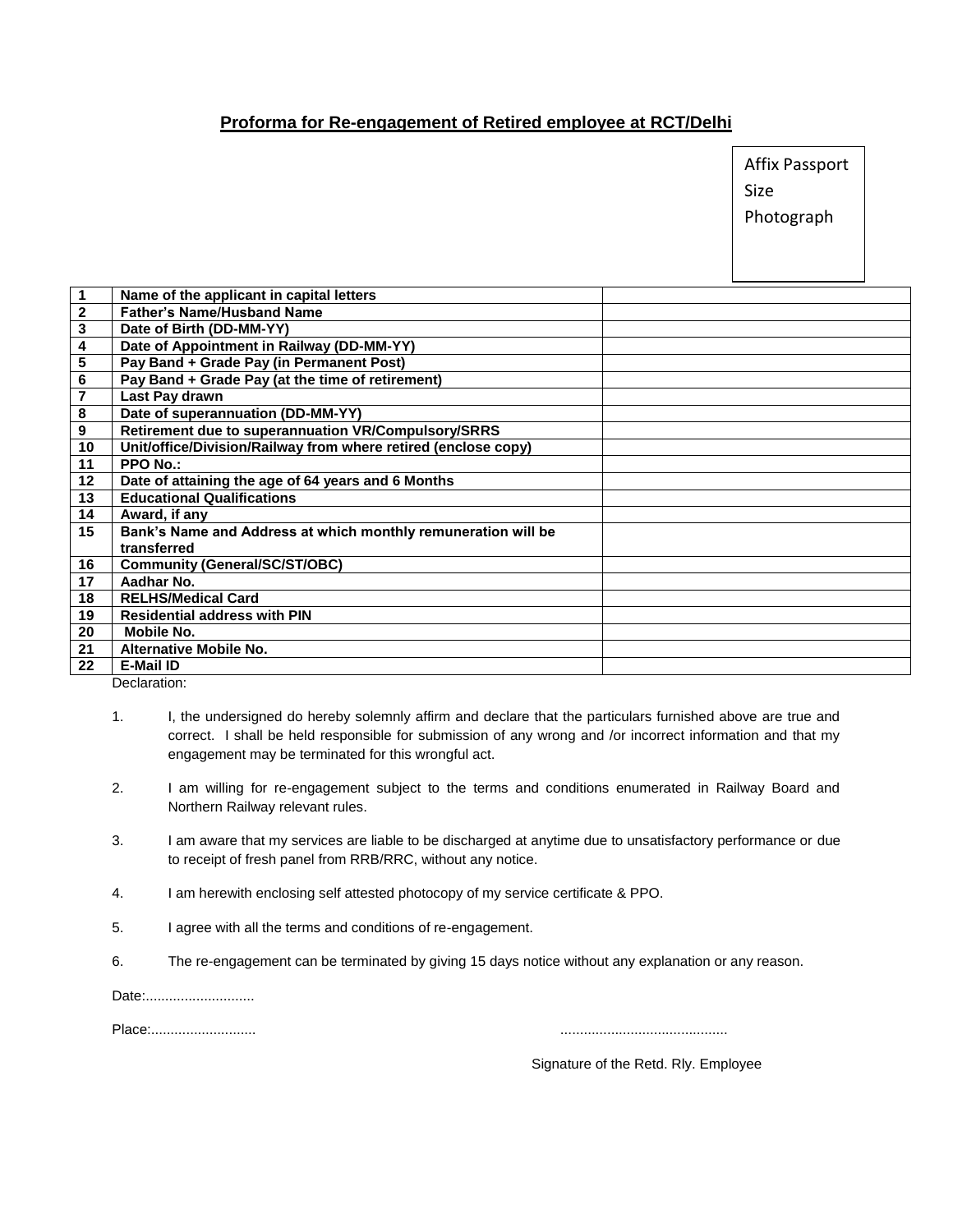### सूचना

- रेल दावा अधिकरण, प्रधान पीठ, 13/15, माल रोड, दिल्ली -110054 में विषय :-सेवाओं की अत्यावश्यकताओं को देखते हुए सेवानिवृत्त कर्मचारियों का पूनर्नियोजन ।
- रेल दावा अधिकरण, प्रधान पीठ, दिल्ली रेलवे बोर्ड के दिनांक 16.10.2017 एवं  $1.$ 12.12.2017 के पत्र संख्या ई-(एनजी)-II/2007/आरसी.4/कोर-1 में रेल मंत्रालय द्वारा अनुबंधित अनुदेशों/शर्तों के अनुसार दिल्ली पीठ के रजिस्ट्री और लेखा कार्यालय में ग्रुप-सी और डी में लिपिकवर्गीय संवर्ग में कुछ पदों को भरने के लिए इच्छुक है ।
- रेल दावा अधिकरण, दिल्ली में नीचे दी गई रिक्ति को पुनर्नियोजन के आधार  $2.$ पर भरने के लिए सेवानिवृत्त कर्मचारियों से अपेक्षित अनुलग्नक के साथ निर्धारित प्रोफार्मा में आवेदन आमंत्रित किए जाते हैं :-

| 'क्रम स. | पदनाम |           | पे बैंड और लेवल   भरे जाने वाले पद |
|----------|-------|-----------|------------------------------------|
|          | स्टना | 4200/4600 | 01                                 |

- निर्धारित प्रोफार्मा रेल दावा अधिकरण, प्रधान पीठ, 13/15, माल रोड,  $3.$ दिल्ली- 110054 से प्राप्त किया जा सकता है अथवा रेल दावा अधिकरण की वेबसाईट से डाउनलोड किया जा सकता है । यह प्रोफार्मा अनुलग्नकों सहित विधिवत् रूप से भरकर एक सप्ताह के भीतर ऊपर दिए गए पते पर भिजवाना अपेक्षित है।
- केवल सेवानिवृत्त कर्मचारी आवेदन करने के पात्र हैं ।  $4.$
- इस प्रकार के सेवानिवृत्त कर्मचारियों अर्थात् आवेदकों पर पिछले पांच वर्ष 5. में कोई बड़ी शास्ति (एस एफ-5 के अनुसार) नहीं लगाई गई हो ।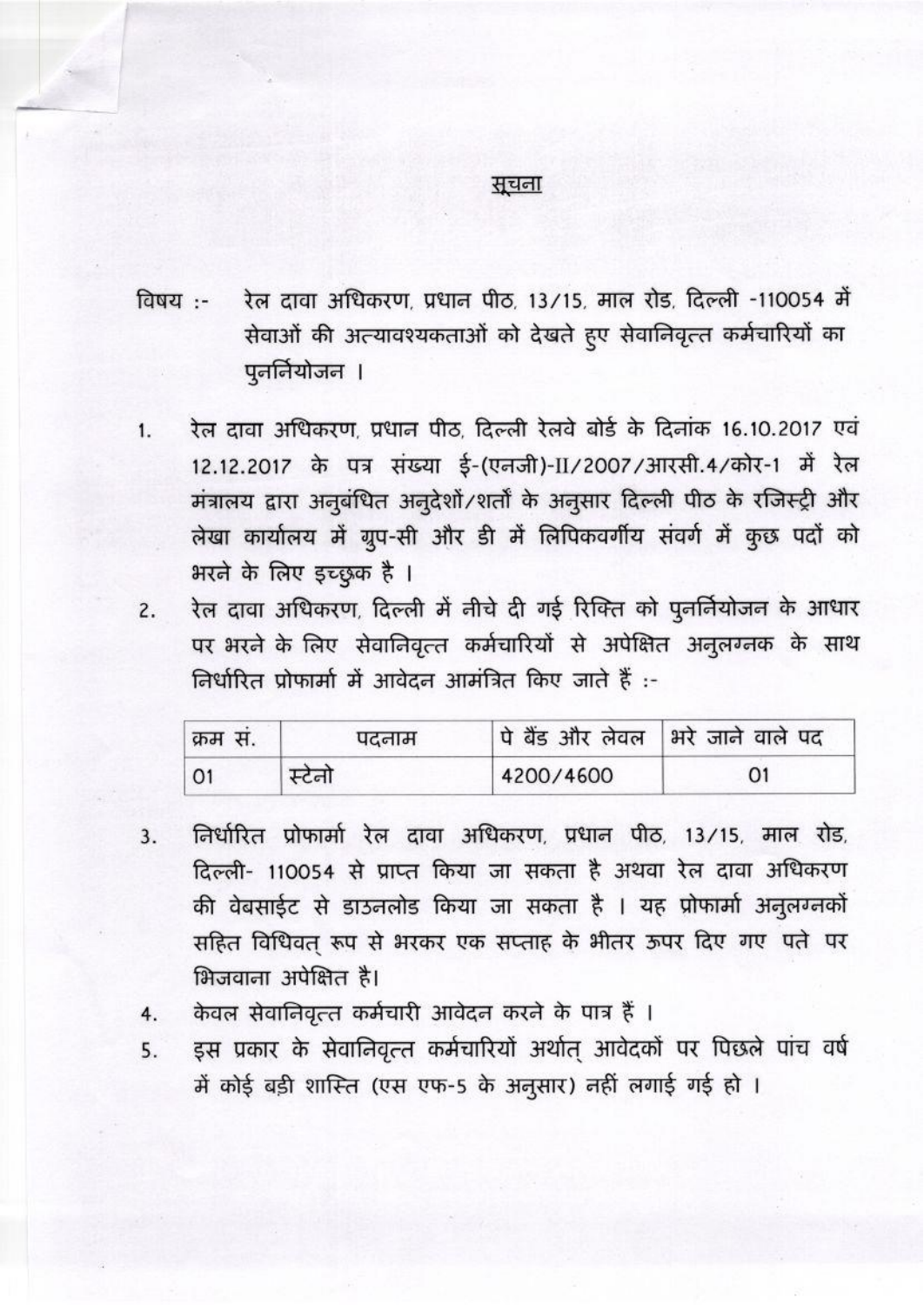- आवेदन प्रस्तुत करने के लिए आवश्यक पात्रता मानदंड निम्नलिखित हैं :-6. क:-सामान्य मानदंड- 04.07.2018 को अधिकतम आयु 64 वर्ष 6 महीने ।
	- ख:- कर्मचारी मेडिकल रूप से स्वस्थ होना चाहिए ।
- सेवानिवृत्त कर्मचारी का मासिक पारिश्रमिक अंतिम आहरित वेतन जिसमें 7. पेंशन सम्मिलित नहीं है, के बराबर होगा ।
- सेवानिवृत्त कर्मचारी का पुनर्नियोजन पूरी तरह से अस्थाई व्यवस्था पर 8. आधारित है और जब भी कभी नियमित कर्मचारी उपलब्ध होंगे तो पुनर्नियोजन को समाप्त किया जा सकेगा ।
- पुनर्नियोजन को किसी अन्य आधार पर भी बिना कारण बताए 15 दिन का 9. नोटिस देकर समाप्त किया जा सकता है।

आरसीटी/दिल्ली/सेवानिवृत्त कर्मचारियों नोटिस संख्या:-का <u>पुनर्नियोजनं/2018/1</u> दिनांक 04.07.2019 ।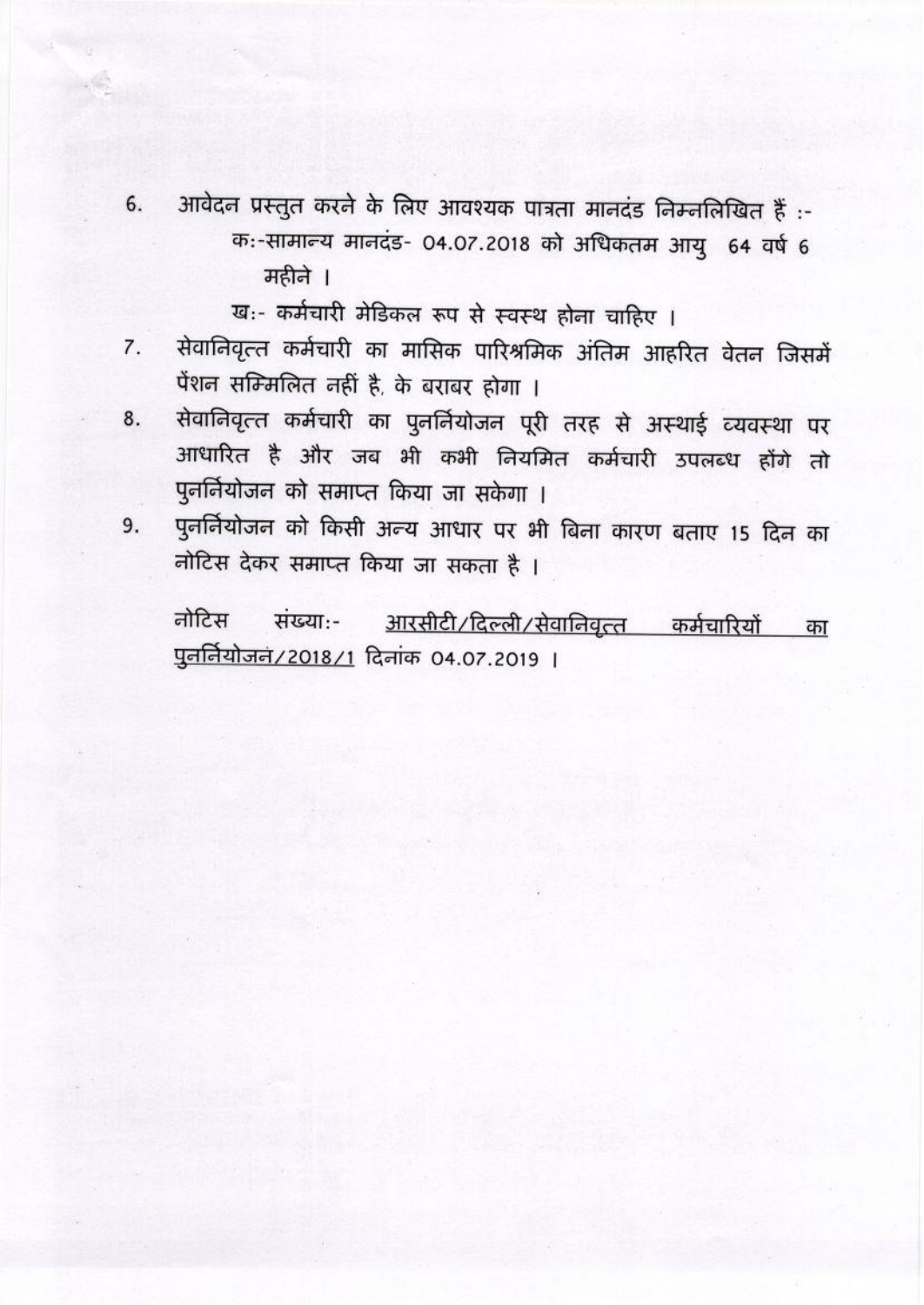# <u>रेल दावा अधिकरण दिल्ली में सेवानिवृत्त कर्मचारी के पुन-र्नियोजन</u> <u>के लिए प्रोफार्मा</u> –

फोटो

| 1. आवेदक का नाम (स्पष्ट अक्षरों में)                                              |  |
|-----------------------------------------------------------------------------------|--|
|                                                                                   |  |
| 2. पिता/पति का नाम                                                                |  |
| 3. जन्म तिथि (ता-मा-वर्ष)                                                         |  |
|                                                                                   |  |
| 4. रेलवे में नियुक्ति की तारीख (ता-मा-वर्ष)                                       |  |
| 5. पे बैंड- ग्रेड-पे (स्थाई पद पर)                                                |  |
| 6. पे बैंड- ग्रेड-पे (सेवानिवृत्ति के समय)                                        |  |
| 7. अंतिम आहरित वेतन                                                               |  |
| 8. अधिवर्षिता की तारीख (ता-मा-वर्ष )                                              |  |
| 9. अधिवर्षिता/स्वेच्छा/अनिवार्य/एसआरआरएस के कारण<br>सेवानिवृत्ति                  |  |
| 10. यूनिट/कार्यालय/मंडल/रेलवे जिस से सेवानिवृत्त हुए हैं ।<br>(प्रति संलग्न करें) |  |
| 11. पीपीओ संख्या:                                                                 |  |
| 12. किस तारीख को 64 वर्ष 6 माह की आयु पूर्ण हो जाएगी                              |  |
| 13. शैक्षिक योग्यता                                                               |  |
| 14. पुरस्कार, यदि कोई प्राप्त किया हो                                             |  |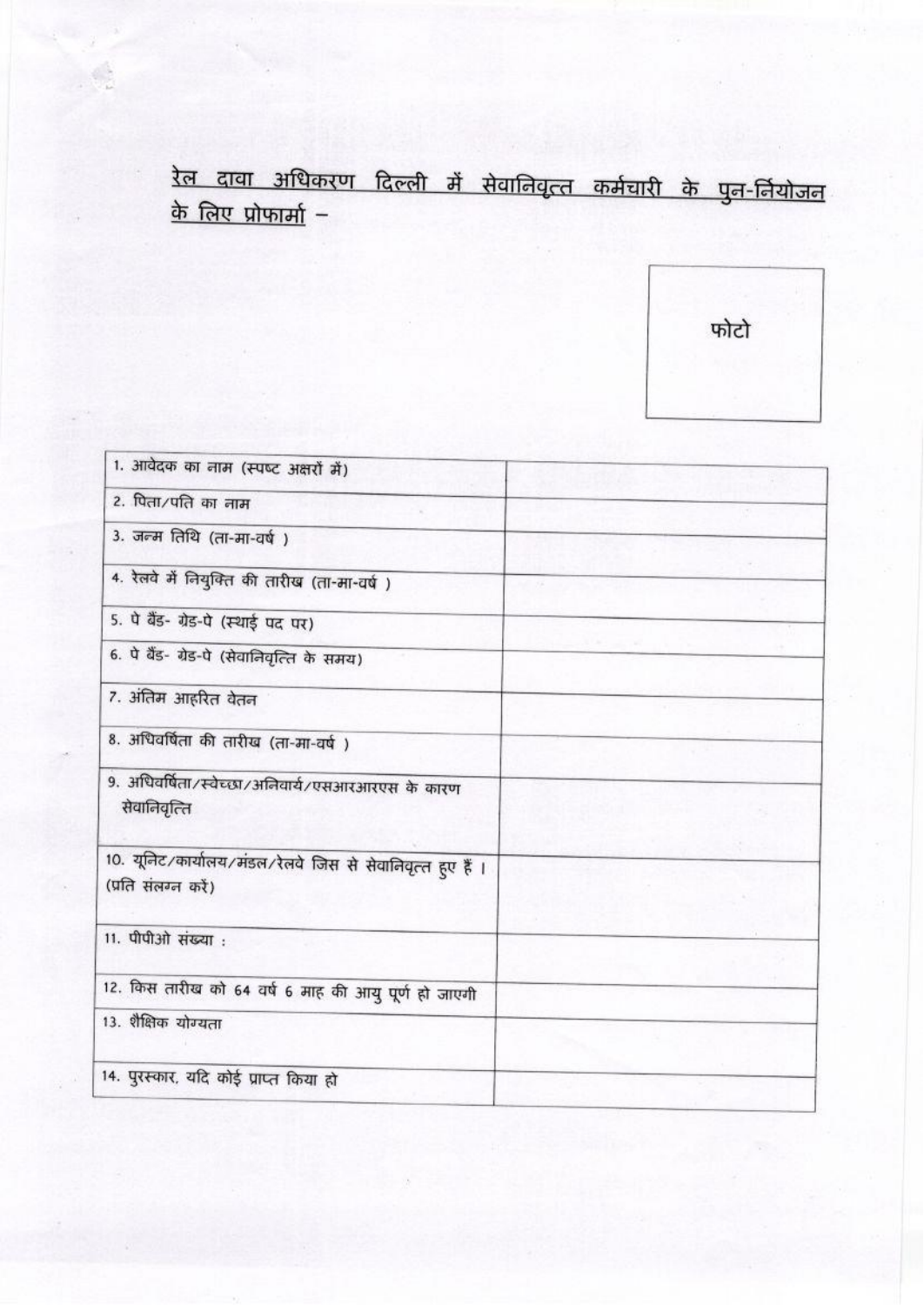| 15. बैंक का नाम और पता जहां मासिक पारिश्रमिक<br>स्थानांतरित किया जाएगा । |  |  |
|--------------------------------------------------------------------------|--|--|
| 16. जाति (सामान्य/अनु0जा0/अनु0ज0जाति/अ0पि0वर्ग)                          |  |  |
| 17. आधार संख्या                                                          |  |  |
| 18. रेलवे कर्मचारी उदारीकृत स्वास्थ्य योजना/मेडिकल कार्ड                 |  |  |
| 19. पिन कोड सहित घर का पता                                               |  |  |
| 20. मोबाईल नंबर                                                          |  |  |
| 21. वैकल्पिक मोबाइल नंबर                                                 |  |  |
| 22. ई-मेल आईडी                                                           |  |  |